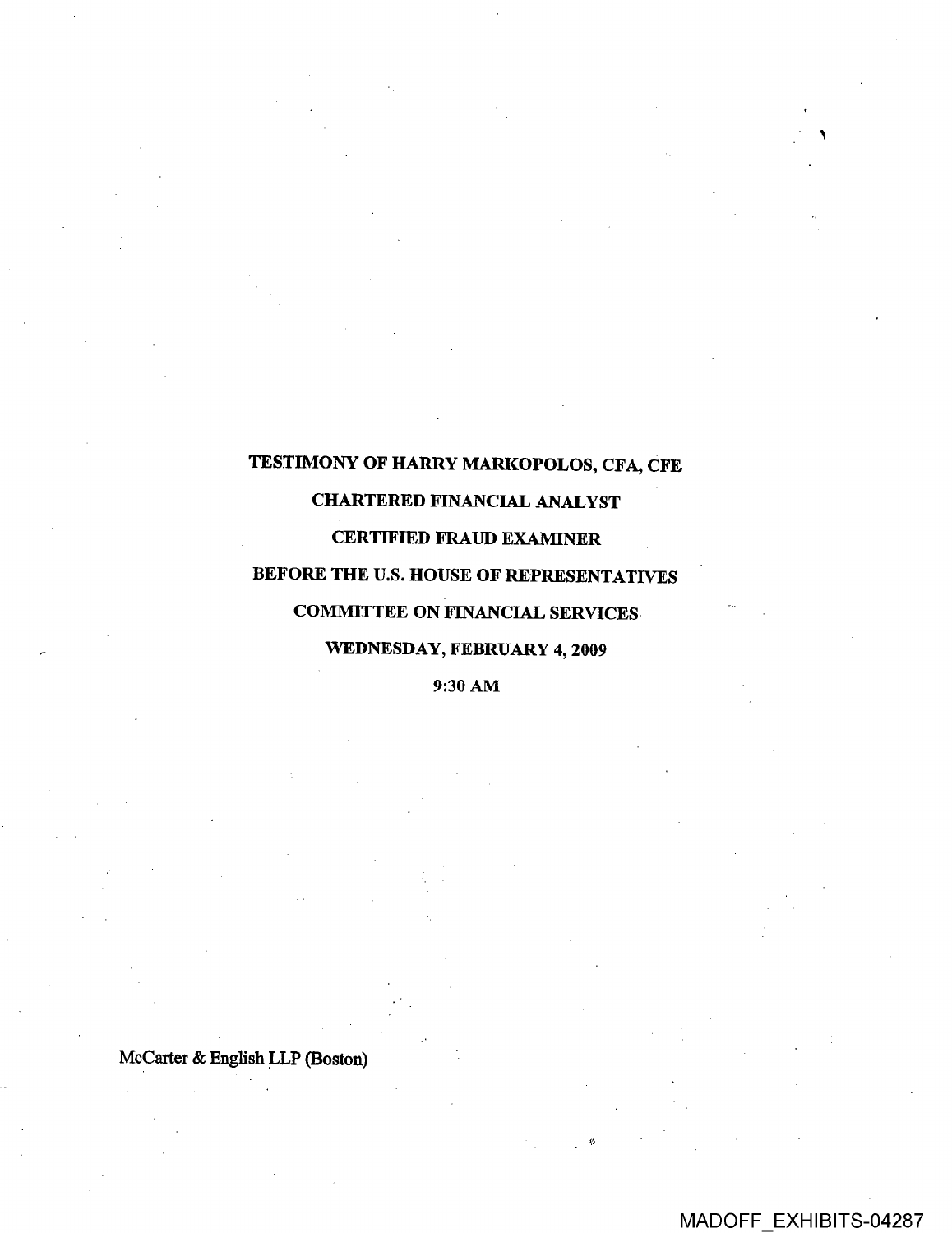be happening. Fraud hypothesis 1 was that BM was simply a Ponzi scheme and the returns were fictional. Fraud hypothesis 2 was that the returns were real but they were being illegally generated by front-running Madoff Securities broker/dealer order flow and the split-strike conversion strategy was a mere "front" or "cover." Either way, BM was committing a fraud and should go to prison.

I ran some option pricing model calculations todetermine how much money BM could earn by illegally front-running his stock order flow through Madoff Securities (page 4, 2000 SEC Submission) and determined that he could earn  $3 - 12$  cents per share for time periods of  $1 - 15$ minutes if he was front-running order flow. That meant returns of 30% - 60%, given the size of the assets under management we believed he had; front-running seemed like a likely possibility in 2000 and 2001. To double check my modeling techniques and calculations, I had my assistant, derivatives portfolio manager Neil Chelo, CFA and Daniel DiBartolomeo, one of the world's most accomplished financial mathematicians, review my work. Both gentlemen concluded that either Hypothesis I or II was, in fact, correct and that BM was a fraudster. However, in 2000 and 2001 we did not have enough information on hand to determine which of the two fraud hypotheses was correct. During later time periods as Mr. Casey, Mr. Chelo, and Mr. Ocrant kept tabulating higher and higher assets under management totals, the front-running fraud hypothesis became unworkable bcause BM's illegal trading activity could not have gone undetected by his firm's brokerage customers.

I spent hours writing my eight-page 2000 SEC Submission and arranged with the Boston SEC's Ed Manion to meet with the Boston Regional Director of Enforcement (DOE), Attorney Grant Ward in May 2000. Given Mr. Ward's position and my understanding of his mandate, I

-11-

McCarter & English LLP (Boston)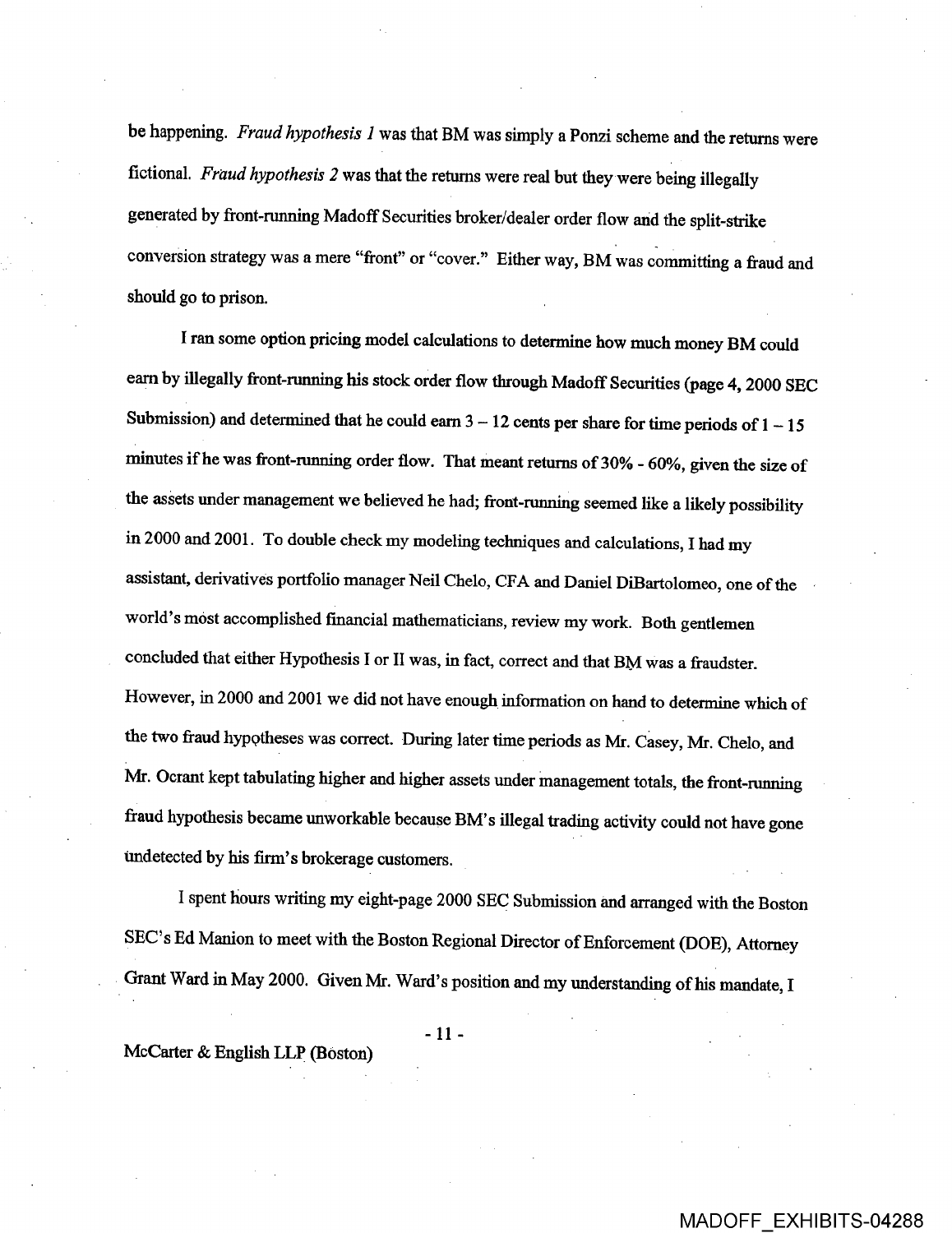was shocked by his financial illiteracy and inability to understand any of the concepts presented in that submission. Mr. Manion and I compared notes after the meeting and neither of us believed that the Boston Region's DOE had understood any of the information presented. Little did I know that over the next several years I would come to understand that financial illiteracy among the SEC's securities lawyers was pretty much universal with few exceptions.

#### 2001

In 2001, the Boston SEC's Ed Manion and I spoke often of the lack of follow up to my May 2000 SEC Submission. Immediately after 9-11, Mr. Manion called me, convinced that my work had somehow fallen through the cracks and never made it to the responsible parties in the New York Regional Office. In October 2001 or thereabouts, I resubmitted my original 8-page report, wrote an additional 3 pages and included 2 pages entitled "Madoff Investment Process Explained." The New York Regional Office never contacted me after either my May 2000 or October 2001 SEC Submissions. To my mind, the mathematical analysis provided compelling proof that an investigation was required. Yet, none was conducted to my knowledge.

#### 2002

In 2002, I continued my research into BM. I took a key trip to Europe with Access International Advisors Limited to market a Statistical Options Arbitrage Strategy that I had developed. During that trip I met with 14 French and Swiss private client banks and hedge fund of funds (FOF's). All bragged about how BM had closed his hedge fund to new investors but "they had special access to Madoff and he'd accept new money from them." It was during this trip that I knew that BM was most likely a Ponzi Scheme and that he was not front-running. If  $-12-$ McCarter & English LLP (Boston)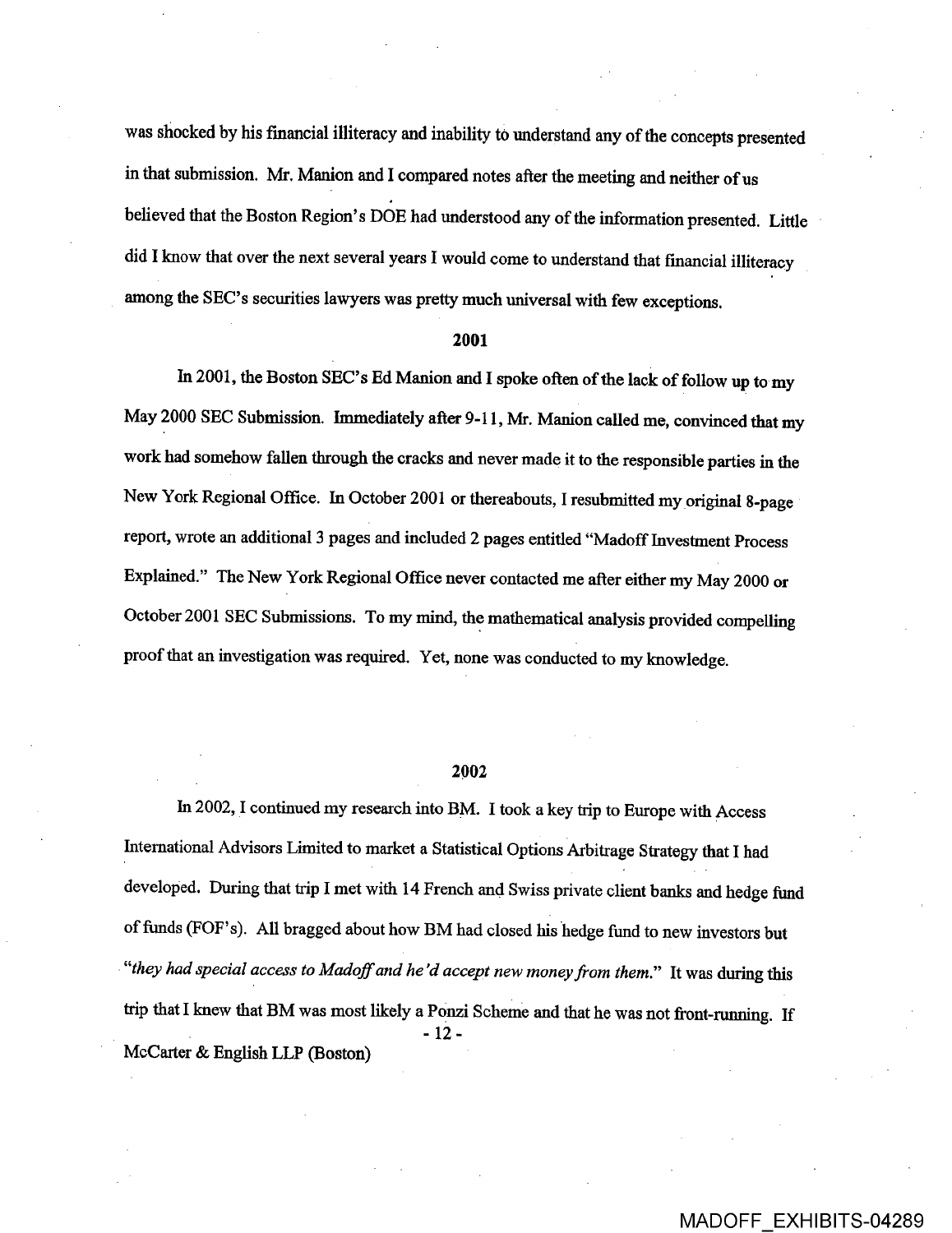In June 2005 (see page 11 of my November 7, 2005 SEC Submission) Frank Casey sent me an e-mail where I substituted "ABCDEFGH" for the name of the individual, showing that BM was attempting to borrow funds from a major European bank. This was our first inkling that BM was struggling to keep his Ponzi scheme afloat.

Fortunately, I have plenty of e-mails from the last quarter of 2005 and it was a very busy quarter for the Madoff investigation. In late October, most likely on October 25, 2005, I met with Mike Garrity, Branch Chief, of the SEC's Boston Regional Office. Mr. Ed Manion, CFA felt that Mr. Garrity was a conscientious, hard-working Branch Chief who would give me a fair and impartial hearing that might be what was needed to get this case re-submitted to the SEC's New York Office. Ed Manion scheduled an appointment for me with Mr. Garrity and I thought that perhaps the third time submitting thiscase would turn out to be the charm.

I met with Mr. Garrity for several hours and found him to be very patient and eager to master the details of the case. Unlike my disastrous May 2000 meeting with that office's Director of Enforcement, Attorney Grant Ward, I found Mr. Garrity to be interested and fully engaged in my telling of the scheme. Some of the derivatives math was difficult for him to understand, so I went to the white board and diagrammed out Madoff's purported strategy and its obvious failings until he understood it. A few of the more difficult concepts required repeated trips up to the white board butat the end of our meeting, it was clear that Mr. Garrity understood the scheme, it's size, and it's threat to the capital markets.

Mr. Garrity promised to follow up and he was true to his word. About a week or so later, Mike Garrity called me back telling me that he did some investigating and found some

-14-

McCarter & English LLP (Boston)

#### 2005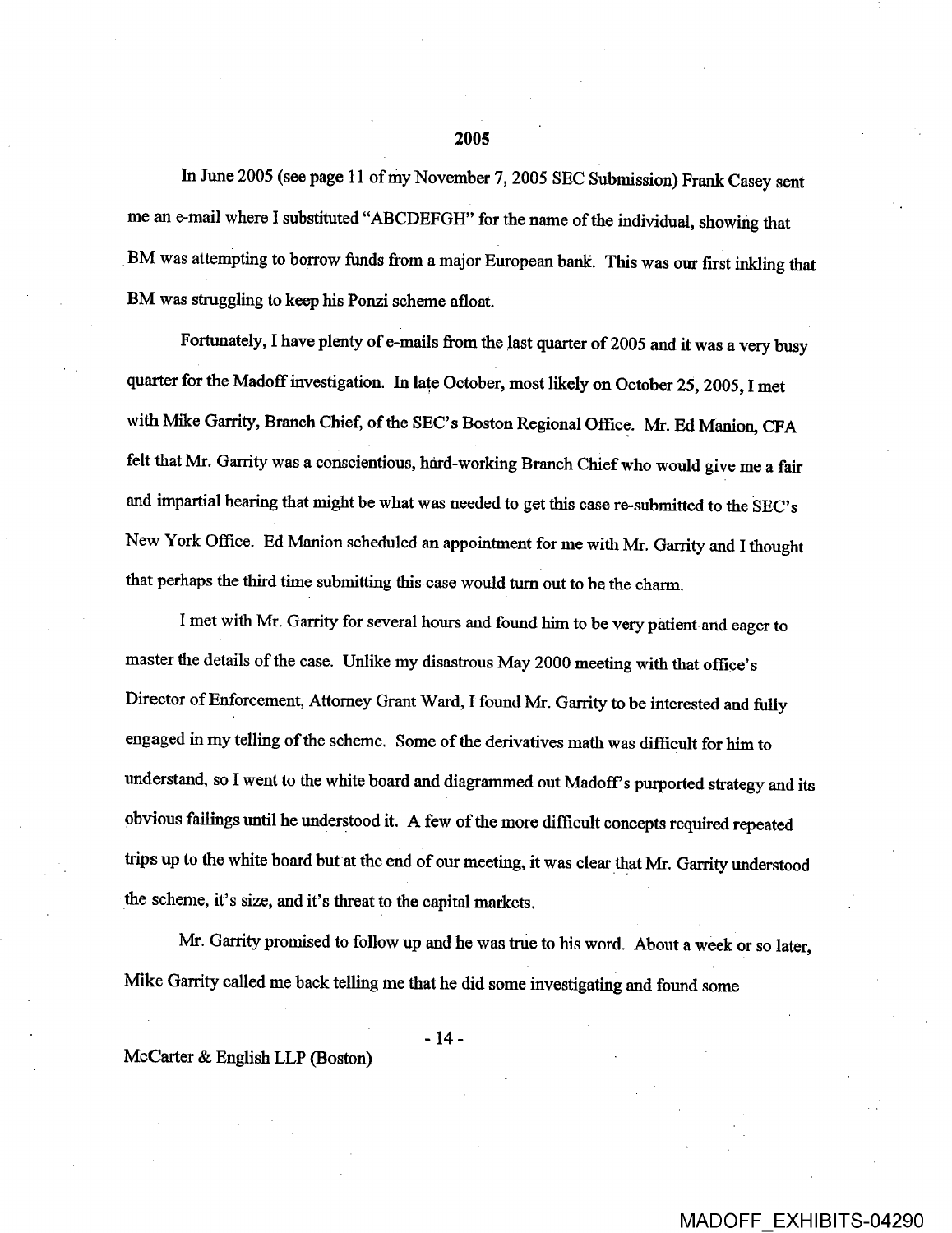irregularities but that he couldn't tell me what they were, only that he was in contact with the New York Regional Office and wanted to put me in touch with a Branch Chief there for follow on investigation. He also said that I would have to identify myself as "the Boston Whistleblower" when I called because he wanted to protect my identity to the extent possible.

Perhaps the most impressive thing about Mr. Garrity was his willingness to think outside of the box. He was able to imagine the impossibility of Madoff s returns and understand that BM's returns were too good to be true and this obviously concerned him. He told me that if BM were located within the New England region, he would have had an inspection team inside BM's operation the very next day.

On Friday, November 4, 2005, Mr. Garrity sent me the names and contact information for Doria Bachenheimer and Meaghan Cheung. (Branch Chief). I called the latter and revealed my identity, and e-mailed her a revised 21-page report. I then e-mailed my thanks to Mike Garrity and informed him that I would be working the case with New York. On Monday, November 7, 2007, 1 sent Ms. Cheung the report which the Wall Street Journal has now posted on-line less everything past Attachment 1. This report further detailed BM's fraud.

My experience with New York Branch Chief Meaghan Cheung was akin to my previous discussions with Attorney Grant Ward, and demonstrated tome an SEC failure in providing appropriate personnel to understand the case I was submitting. Ms. Cheung also never grasped any of the concepts in my report, nor was she ambitious enough or courteous enough to ask questions ofme. Her arrogance was highly unprofessionat given my understanding of her responsibility and mandate. When I questioned whether she understood the proofs, she dismissed me by telling me that she handled the multi-billion dollar Adelphia case. I then

-15-

McCarter & English LLP (Boston)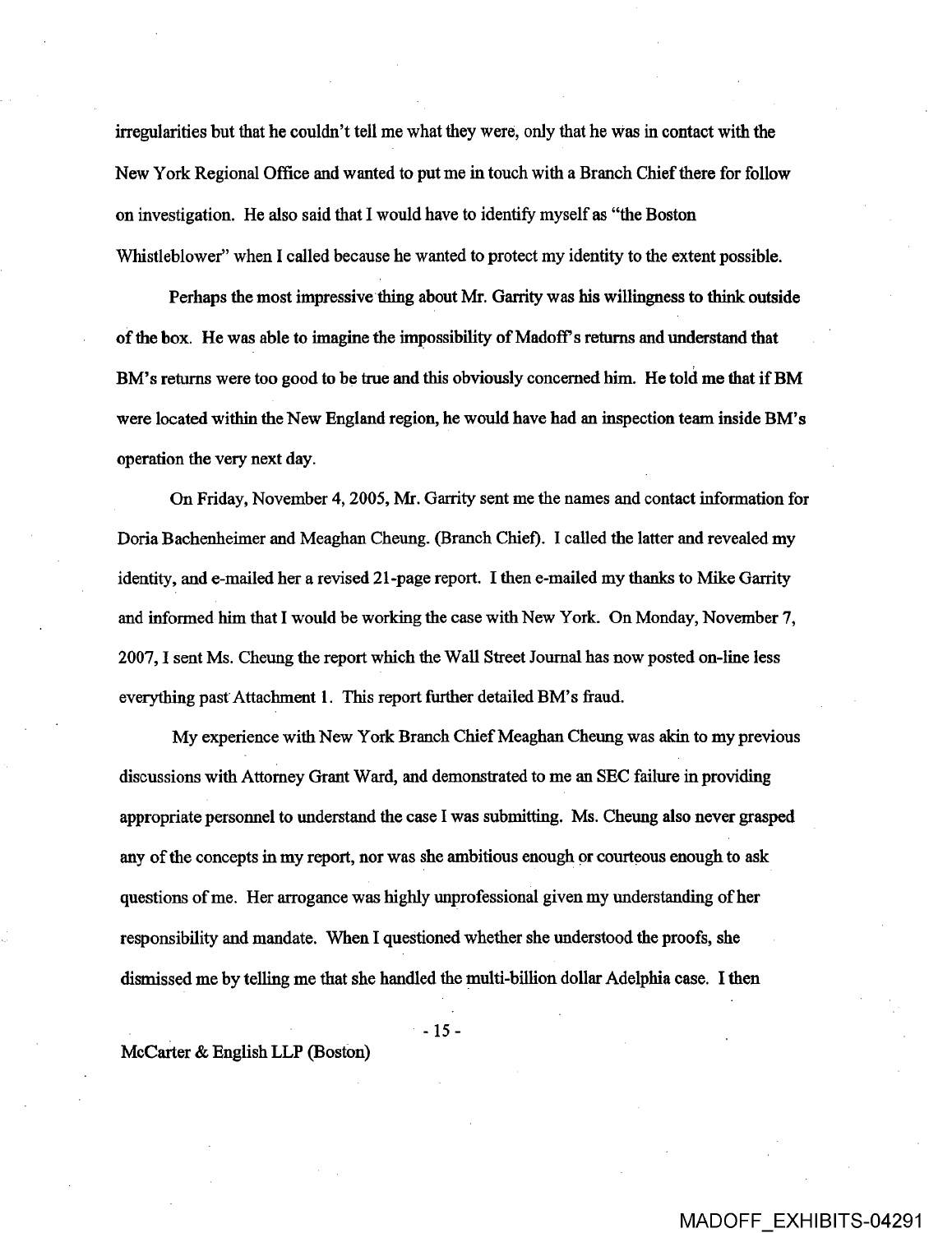become immune to them. We would have been surprised only if something associated with BM actually made sense.

Neil Chelo lined up Amit Zjayvergiya, Fairfield Sentry' s Head of Risk Management, for a 45-minute phone interview. Mr. Zjayvergiya's answers to Mr. Chelo's questions are listed in a August 24, 2007 e-mail. We discovered from this interview that BM's largest feeder fund, a fund with over \$7 billion invested in BM, was not asking any of questions one would expect of a firm purporting to conduct due-diligence. Mr. Chelo is professionally certified as a Financial Risk Manager and asked several key risk management questions of Mr. Zjayvergiya and he did not receive satisfactory answers. I actually had hopes this interview would be longer and more intensive with full responses to the two full pages of questions I had sent to Mr. Chelo. Nevertheless our doubts were confirmed by the information we obtained.

#### 2008

2008 was a strange year for everyone in global finance and our team was no exception. Because of market turbulence all of us were busy with other matters and let our BM investigation drop by the wayside with one exception which occurred in April. A good friend of mine, a University of Chicago Ph.D. in finance, Mr. Rudi Schadt, Oppenheimer Funds' Director of Risk Management, ran into a fellow University of Chicago Ph.D., a Mr. Jonathan Sokobin who was the SEC's new Director of Risk Assessment in Washington. Mr. Schadt, who was familiar with my work in the field of risk management, put Mr. Sokobin in.touch with me in late March 2008. Mr. Sokobin asked that I call him, which I did a couple of days later. I wanted to give him a heads-up on some new emerging risks that I saw looming over the horizon. After our call, I felt

-22-

 $McCarter & English LLP (Boston)$